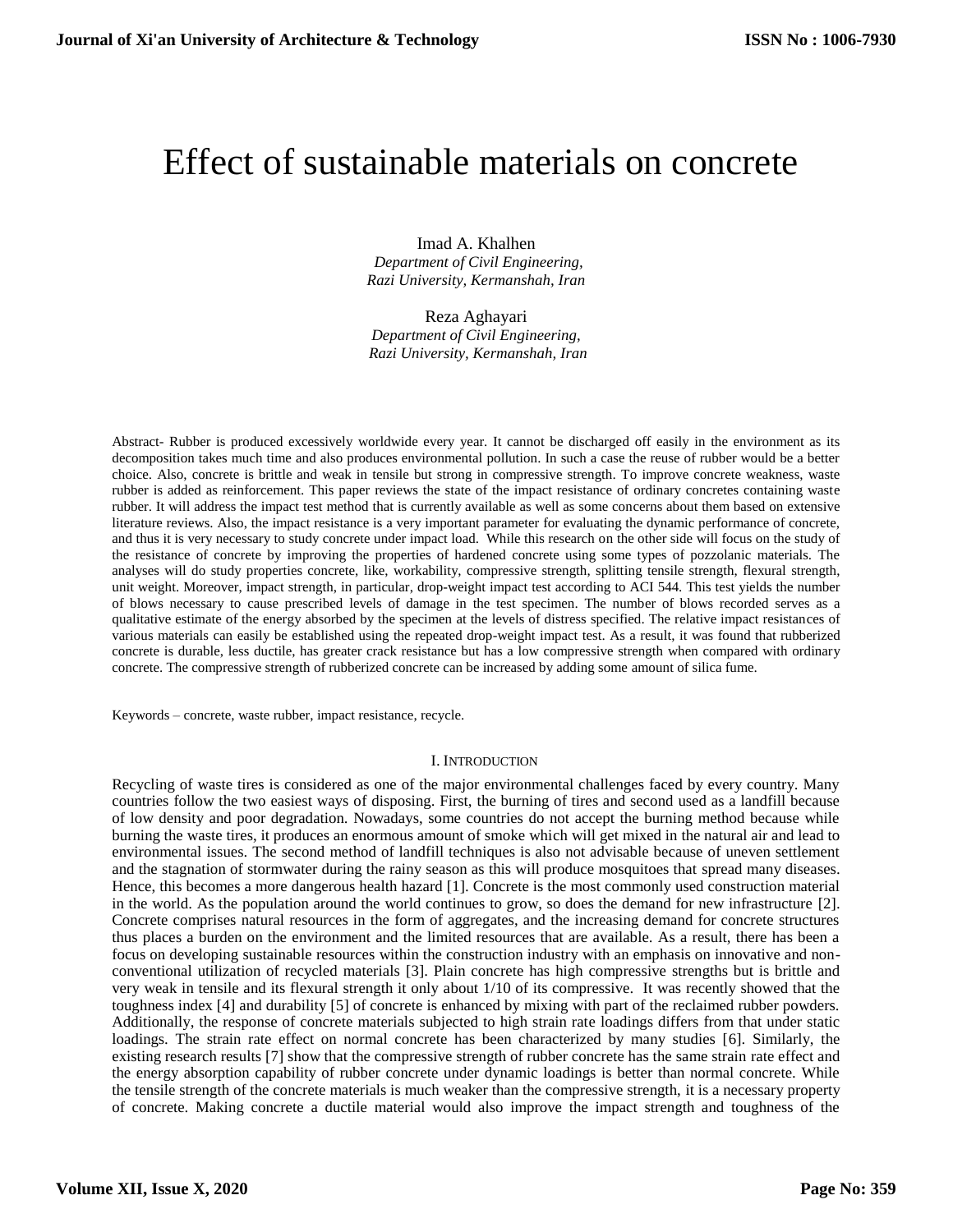concrete. Another issue would be to seek ways of making the concrete "green" or environmentally friendly through the choice of materials while retaining the core advantages of the concrete. Ductility is a very desirable structural property because it allows the stress re-distribution and allows warning signs of impending failure. One material that is suggested as a potential replacement of mineral aggregates is rubber from used tires. Another significant difference is that the unit weight is much lower; therefore, tire-derived aggregates can be considered as lightweight aggregates [8]. Using crumb rubber as a replacement for mineral aggregates in concrete resulted in a vast beneficial use of tires [9]. It was noticed that there was a decrease in a slump with an increase in the rubber content; admixtures made with fine crumb rubber were more workable than those with coarse tire chips or those with a combination of tire chips and crumb rubber [10].The rubberized concrete showed possible advantages in reducing or minimizing the vibration and impact effect because of the unique elasticity properties of the rubber material [11]. As most of the literature review has shown a significant decrease in the mechanical properties of concrete after the addition of tire rubber particles as aggregates. Using only coarse rubber particles affects the properties of concrete more negatively than do only fine particles. The plastic energy capacity of the normal concrete has increased by adding rubber. For their high plastic energy capacities, concrete has shown high strains, particularly under the impact effects [12]. The purpose of aggregating rubber is to increase concrete's flexibility, elasticity, and capacity to absorb energy. Many researchers have therefore used rubber particles as aggregates in concrete production to eliminate poor deformation capacity, low tensile strength, and improve energy absorption capacity [13]. Results from previous tests indicated that introducing rubber particles as aggregate enhanced deformation and energy absorption capacities while they decreased workability and mechanical properties [14]. Several impact tests have been used to show the relative brittleness and impact resistance of concrete and similar construction [15]. However, none of these tests has been declared to be a standard test due to the lack of statistical data on the variation of the results. In this regard, ACI Committee 544 (1996) proposed a drop-weight impact test to test the impact resistance of fibre concrete [16]. The test is widely used since it is simple and economical. However, the results got from this test are often noticeably scattered. This study aimed to provide an insight into the effect of rubber as a partial replacement of sand on the mechanical properties and impact resistance of concrete.



Figure 1: Classifications of rubber aggregates: (A) 4 mm, (B) 2 mm, (C) 0.9 mm, (D) 0.55 mm, (E) 0.4mm, (F) 0.2 mm [17]

## II. RECYCLING OF WASTE TIRE RUBBER

The most preferred method for the recycling of tire rubber is by grinding it and then to convert it for various applications. The waste rubber used in concrete mixtures is in sizes ranging from 0.0075 mm to 4.75 mm as fine aggregate, (Fig.1). The steps involved in the production of waste rubber include shredding, separation of steel and textile, granulation, and classification, then it is cut the tires into larger pieces and then shredded into smaller pieces, then the grind it [18].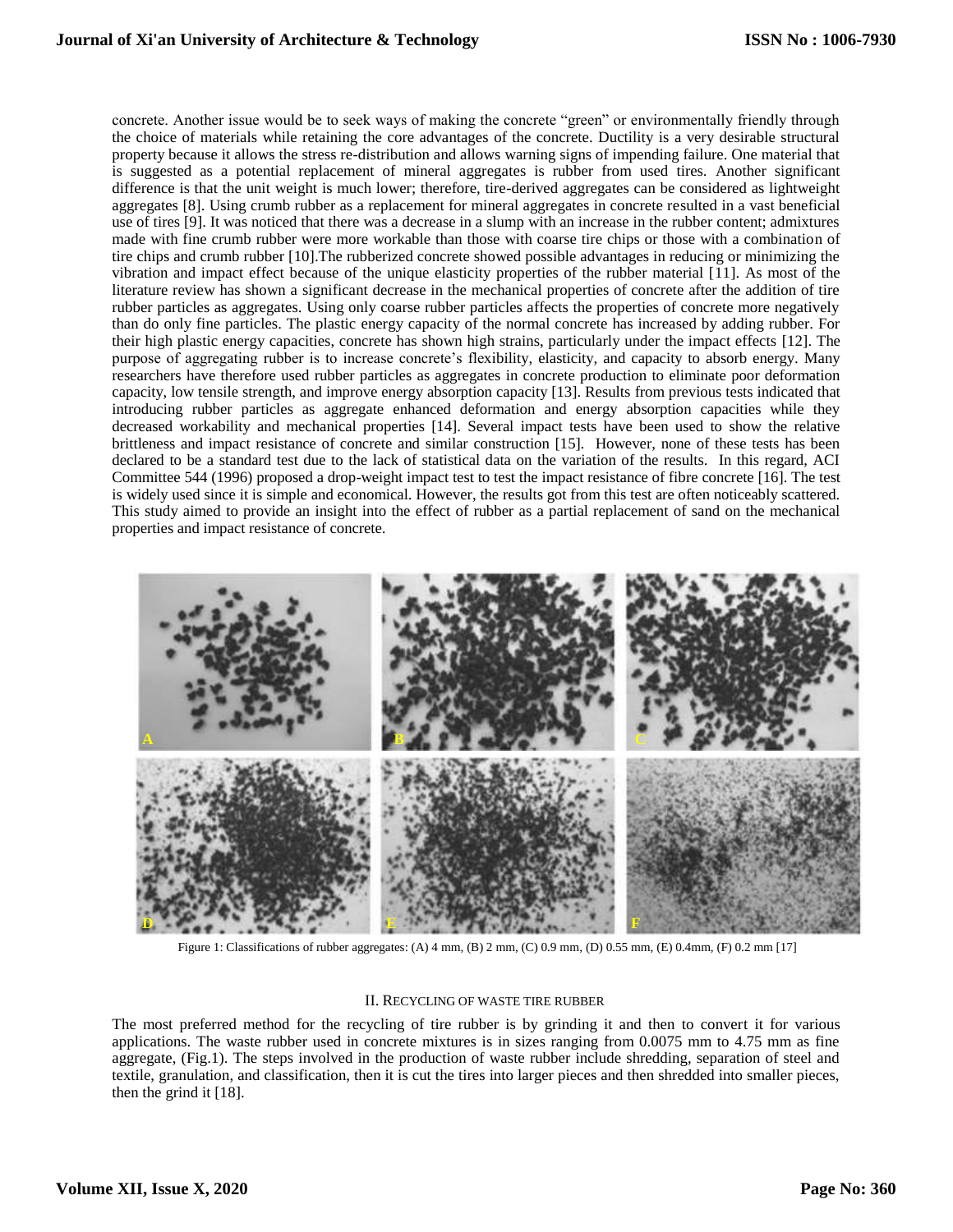# III.MECHANICAL PROPERTIES

To improve mechanical properties, several properties of rubberized concrete have been studied parameters that will review in this paper as the compressive resistance of concrete, tensile resistance, flexural resistance, and impact resistance.

## *3.1 The workability of concrete*

The workability of concrete is the ease with which concrete can be mixed, handled, and compacted. Rubberized concrete has lower workability compared with plain concrete. The slump value of rubberized concrete decreases along with the increasing percentage or replacement of aggregates by rubber [19]. It has been observed a decrease in workability with an increase in crumb rubber grades and proportions. The reduction could be because of the reduced inter-particle friction between the rubber and other constituents [20]. Workability increases along with the high specific surface area of the concrete constituents even though a finer rubber aggregate has a higher surface area compared with a coarser rubber aggregate; therefore, a higher reduction is also observed in workability [21]. This finding is more pronounced for the high roughness of rubber aggregate. Because the rough surface of rubber aggregate causing the increasing particle friction within the concrete and reacquires more energy to flow [22]. Therefore, to obtain similar workability water requirement in rubberized concrete is higher than plain concrete. Although previous studies have proposed dosage of superplasticizers to enhance the workability of rubberized concrete [23].

## *3.2 The unit weight*

The density of rubberized concrete is less than ordinary concrete, where, with the increase in the percentage of rubber in concrete, the density of concrete decreases [24]. The density of concrete depends upon the amount of air entrained or air entrapped, water-cement ratio, which depends upon the size of aggregates. The increase in rubber content in concrete increases the air content which decreases the density of concrete. At about 25% of the content of rubber in concrete, the density decreases to about 90% of the ordinary concrete. However, this decrease is very less when rubber content is less than 10-15% of the total aggregate volume [25]. Studied on rubberized concrete with tire chips partially replaced for coarse aggregate, crumb rubber for fine aggregate, and a combination of tire chips and crumb rubber for total mineral aggregate. It observed that the density of the concrete with coarse aggregate replacement had a reduction of 45% that of fine aggregate replacement reduced by 34% and the combination gave a reduction of 33%. [26] A comprehensive review of the applications of waste tire rubber in cement concrete.

## *3.3 The compressive strength*

The reasons have mentioned the decrease in the compressive strength of the rubberized concrete, where the cement paste containing rubber particles would surround the aggregates. This cement paste would be much softer than that without the rubber. This results in the rapid development of cracks around the rubber particles while loading and this leads to quick failure of specimens. Also, there would be a lack of proper bonding between rubber particles and cement paste, as compared to cement paste and natural aggregates. This can lead to cracks because of the nonuniform distribution of applied stresses. Also, the compressive strength depends on the physical and mechanical properties of the constituent materials. If rubber replaces part of the materials, a reduction in strength will occur. Also, because of the low specific gravity of rubber and lack of bonding of rubber with other concrete materials, there is a tendency for the rubber to move upwards during vibration leading to higher rubber concentration at the top layer. Such a non-homogeneous concrete sample leads to reduced strengths [27]. The compressive strength of rubberized concrete is lower than natural concrete [28]. Approximately 4%–70% strength reduction was observed in concrete with rubber content of 5%–50% of natural aggregates, which may vary in size from 0.075 mm to 6 mm [29]. The overall reduction in the strength of rubberized concrete depends on the size, shape, mechanical properties, and percentage replacement level of rubber aggregate [30]. The causes of the decreasing trend of rubberized concrete compressive strength with increasing rubber content are illustrated in different ways in various studies. One of the major causes of this decreasing trend is the very low adhesion between rubber and the cement paste in concrete, as the rubber acts as a void in the concrete matrix and lowers the density of such matrix [31]. The smooth surface of the rubber causes low adhesion with cement paste. There are many of the problems in the empirical work that most of the researchers do not adhere to the design of the mix according to the code. Where most researchers who could approach the design of the concrete mix according to code could get better results, show Table.1. There is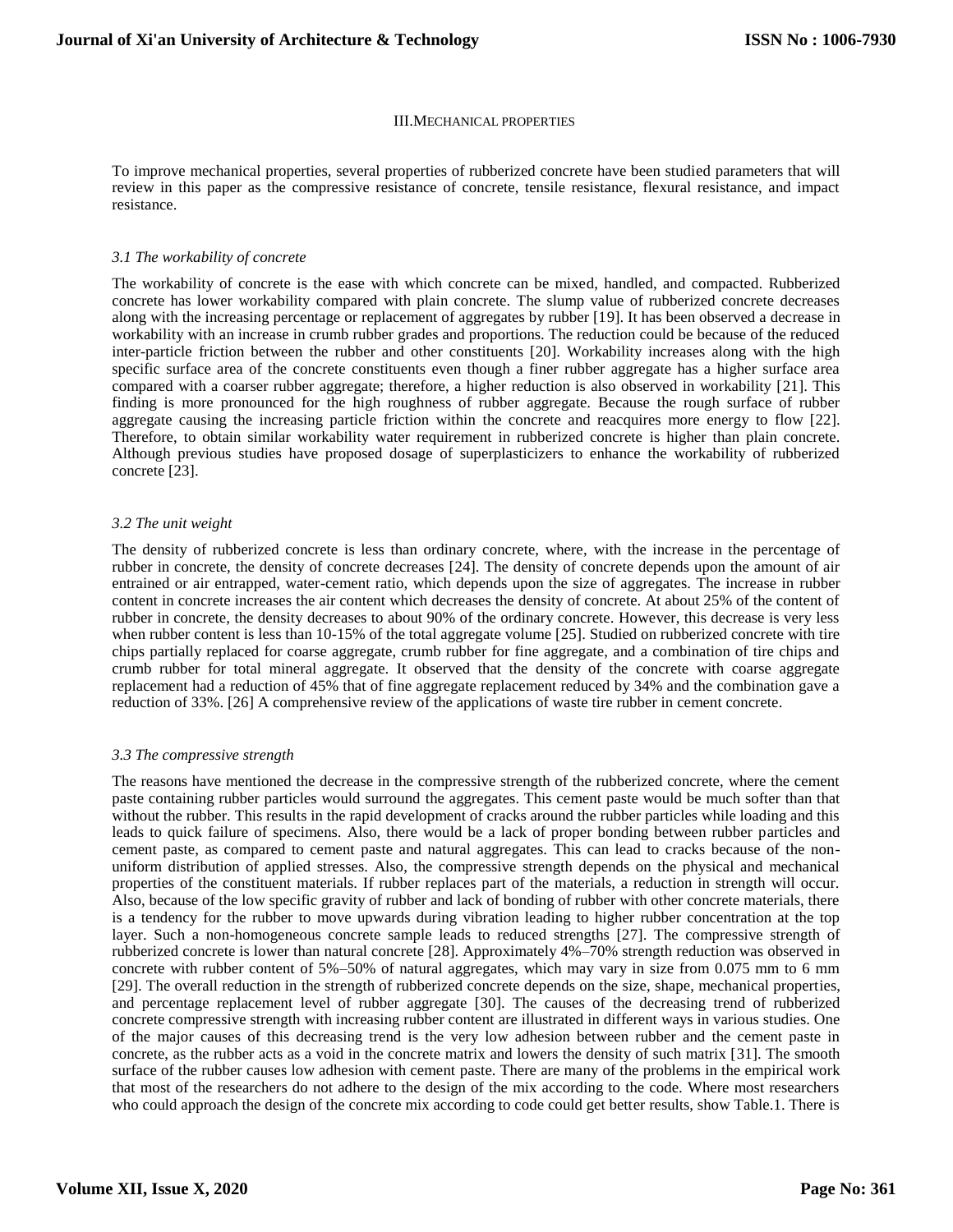| Researcher Name          | <b>Binder</b> | W/B   | %20<br>Rubber | % Water<br>Reducer by    | Mixing ratio<br>(Nearly) | Compressive<br>Strength | Unit Weight              |
|--------------------------|---------------|-------|---------------|--------------------------|--------------------------|-------------------------|--------------------------|
|                          | Kg/m3         | Ratio |               | weight of<br>cement      | (MPa)                    | (kg/m3)                 |                          |
| [32] Li-Jeng Hunag       | 190           | 1.5   | $FA*$         | 9                        | 1: 6.2: 2.1              | 3                       | 1935                     |
| [33] Liang He            | 400           | 0.46  | powder        | 1.2                      | 1: 1.5: 3                | 25                      | $\overline{\phantom{a}}$ |
| [34] Shuaicheng Guo      | 280           | 0.44  | <b>FA</b>     | 0.5                      | 1: 2.21: 3.31            | 36                      | 2350                     |
| Giedrius Girskas<br>[35] | 451           | 0.35  | $CA**$        | 2.25                     | 1: 1.95: 2:1             | 39.7                    | 2286                     |
| [36] Agampodi S.M        | 388           | 0.40  | powder        | 2.48                     | 1: 1.7: 3.1              | 43.8                    | 2300                     |
| [37] Omid Rezaifar       | 422           | 0.5   | $1 - 1.32$ mm | $\overline{\phantom{a}}$ | 1: 1.9: 2.1              | 23.1                    | 2083                     |
| [38] Priyanka Asutkar    | 438           | 0.5   | CA            | $\overline{\phantom{a}}$ | 1: 1.35: 2.83            | 16.61                   | 1880                     |
| [39] Nahla Naji Hilal    | 520           | 0.35  | <b>FA</b>     | 4.4                      | 1: 1.57: 1.57            | 57.5                    |                          |
| [40] Nelson Flores       | 360           | 0.5   | CA            | $\overline{\phantom{a}}$ | 1: 2: 3                  | 27.71                   | 2264                     |
| [41] Samar Raffoul       | 425           | 0.42  | CA            | 7.6                      | 1: 1.5: 2.36             | 43.2                    | 2350                     |
| [42] Osama Youssf        | 400           | 0.5   | powder        | 7.2                      | 1: 2.17: 2:45            | 45.9                    | $\overline{\phantom{a}}$ |

Table.1. Shows binder content, water reducers, water to a binder, mixing ratios, resistance results and weight unit, got by some researchers with 20% rubber.

\* Fine aggregate, \*\* Coarse aggregate

also, a clear inconsistency in most of the results published, although there are differences in concrete mixtures or type additive, there are constants in the work, for example, if the amount of water in the cement mixture decreased, this leads to increased resistance and vice versa. When we compare the amount of cement and the resulting resistance, the values are not constant and variable, and some of them use less cement, but it has better results. The ratio of water to cement did not differ significantly from the rest of the specific elements of resistance used by the researchers in their studies.

# *3.4 The tensile strength*

The tensile strength of rubberized concrete is mostly affected by the size, shape, and textures of the aggregate, and the strength of concretes decreases as the volume of rubber aggregate increases [43]. The tensile strength of rubberized concrete decreases but the strain at failure increases correspondingly. Higher tensile strain at failure shows more energy absorbent mixes [44]. Tests conducted on the behaviour of rubberized concrete containing tire chips and crumb rubber as a replacement of aggregates showed a reduction in tensile strength but also showed maximum energy absorption during tensile loading [45]. Therefore, a higher rubber caused lower strength. When aggregates are replaced by chipped rubber, the reduction in the tensile strength of concrete is more than that of the rubberized concrete with powdered rubber for cement replacement [46]. Researchers previously provided several reasons for this phenomenon. The surface where rubber and cement paste comes in contact acts as a micro-crack, whereas the rubber acts as a cavity; therefore, the overall tensile strength of the rubberized concrete is lower than natural concrete [47].

# *3.5 The flexure strength*

The flexure strength of concrete having rubber decreases by increasing the content of rubber in concrete [48]. A decrease has noticed in flexural strength when tire chips were partially replaced for coarse aggregates and also when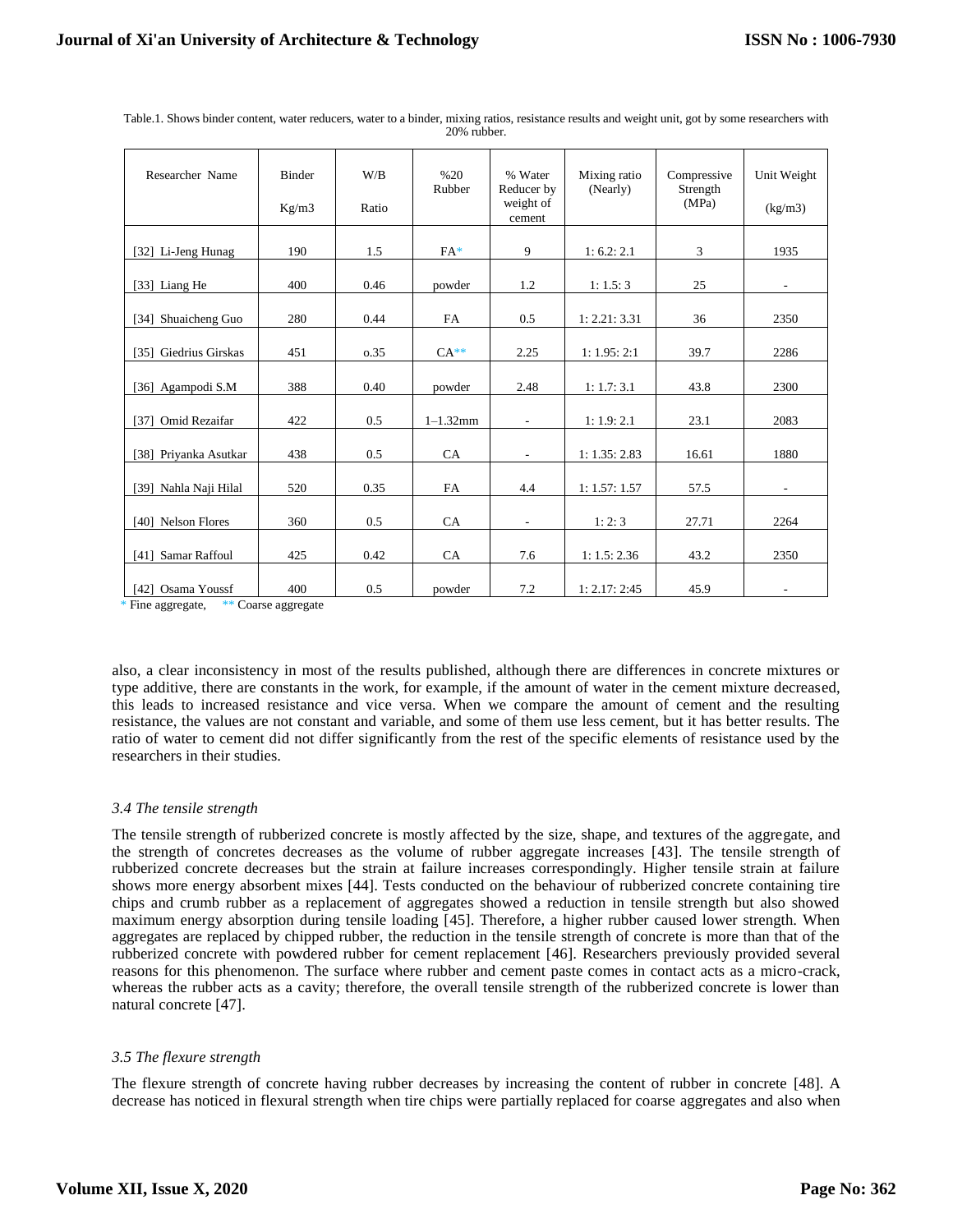tire powder was partially replaced for cement [49]. They have observed a larger loss in flexural strength when the coarse aggregate rather than fine aggregate was substituted by waste tire rubber particles [50]. The addition of silica fume and reduction in the water-cement ratio has enhanced the flexural strength of rubberized concrete [51]. The flexural strength of concrete containing rubber ash decreased with an increase in the percentage of rubber ash [52].

# *3.6 Impact load*

Several parts of many types of structures are subjected to impact loads either repeatedly due to their function in the structure or accidentally. Accidental impacts can be due to the impact of falling objects or the collision of moving vehicles. The exposure of civilian or military structures to projectiles or explosive impact is another possible source of accidental impact. On the other hand, airport runways are designed to absorb repeated impacts from landing airplanes. Similarly, offshore structures are repeatedly exposed to the impact of seawater waves, and hydraulic structures like stilling basin are subjected to continuous impact of water and waterborne materials. Fibre-reinforced concrete is known for its superior tensile characteristic s and improved impact energy absorption capacity compared to normal concrete [53]. Concrete structures may be occasionally subjected to impact loads in forms of blast loading or gunfire. In the case of gunfire, when a concrete structure was struck by a bullet-type impact force, two possible damage modes were expected. The first one was a direct result of the impact force of the bullet. The second one was an indirect result caused by debris or broken pieces of concrete flying in random directions. Concrete was a brittle material and prone to cracking when subjected to load. Under impact or high rate of loading, cracks were forced to propagate at a faster rate and lead to catastrophic failure. To develop impact resistant concrete, ductility and energy absorption must be improved [54].

# *3.7 Drop-weight test*

The ACI 544-2R introduced a simplified technique to qualitatively evaluate the impact resistance of fiber-reinforced concrete using the principles of the drop-weight test. However, the impact load is applied repeatedly on a cylindrical specimen until the specimen is cracked and fractured. Owing to its simplicity, several recent types of research used the ACI 544-2R Repeated Blows Drop Weight Impact test to evaluate the impact resistance of several types of new fibrous concretes and cementitious materials (Fig. 2). However, this test as for other test procedures has weak points. The most important weak point of the test is the high statistical dispersion [55]. ACI Committee 544-89 proposed a



Figure 2. Drop weight test machine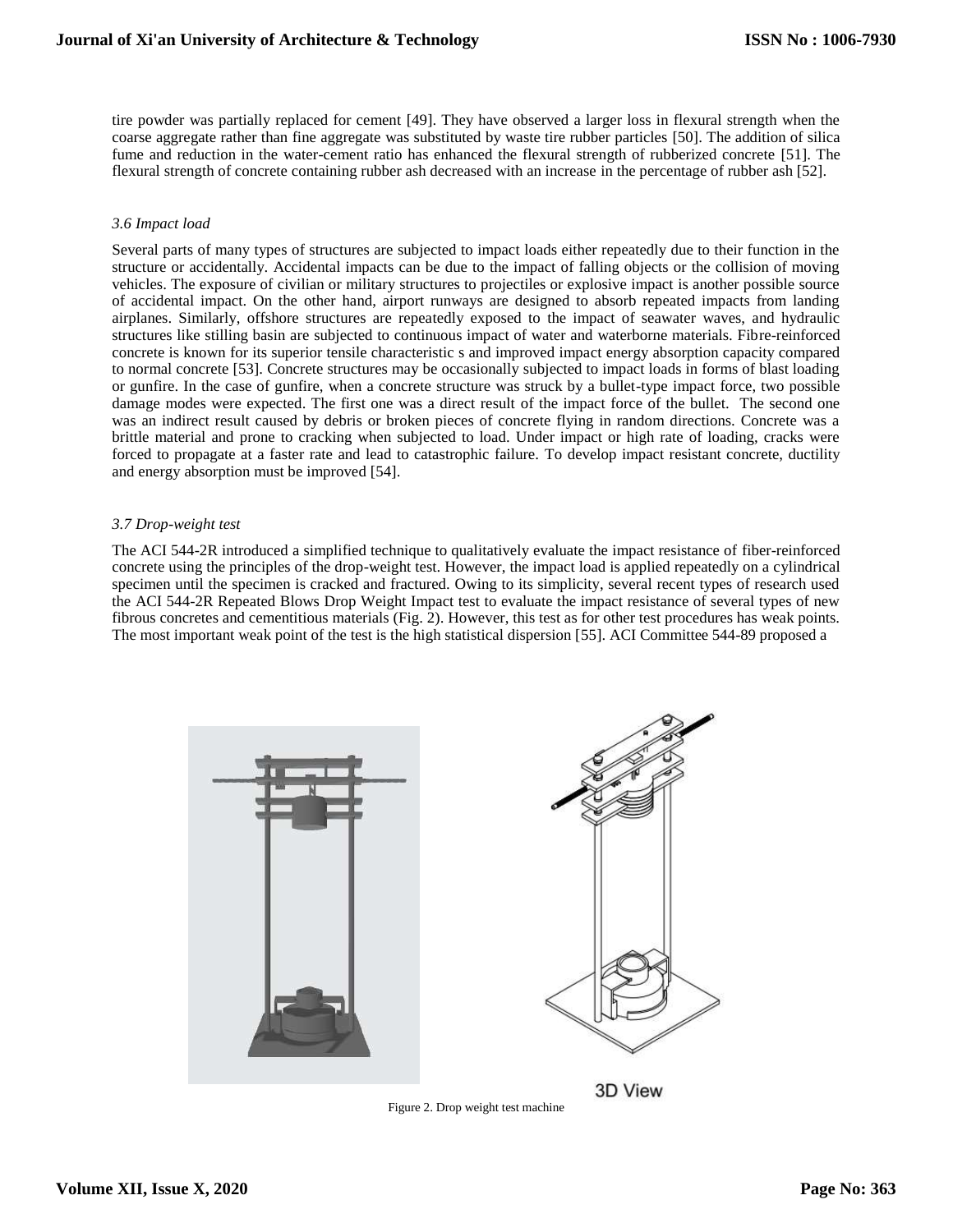

Figure 3. Drop-weight impact test

drop-weight impact test (Fig. 3) to evaluate the impact resistance of fibre concrete. This test yields the number of blows necessary to cause prescribed levels of distress in the test specimen. This number serves as a qualitative estimate of the energy absorbed by the specimen at the levels of distress specified. The equipment for the drop-weight impact test consists of: (1) a standard, manually operated 4.54 kg compaction hammer with a 457-mm drop, (2) 63.5 mm diameter hardened steel ball, and (3) a flat baseplate with positioning bracket. Besides this equipment, a mould to cast a 152 mm diameter by 63.5 mm thick  $\pm$  (3mm) concrete specimens is needed. 63.5 mm thick by 152mm diameter concrete samples is made in moulds according to procedures recommended for compressive cylinders but using only one layer. The moulds can be filled partially to the 63.5 mm depth and finished, or they can be sawn from full-size cylinders to yield a specimen size of the proper thickness. Specimens cut from full-size cylinders are preferred. If fibres longer than 20 mm are used, the test should be cut from a full-size cylinder to minimize preferential fibre alignment. According to the committee, results of tests exhibit high variability and may vary considerably with the different mixtures, fibre contents, etc [56]. Many blows required for initial crack were recorded and the test was continued to record the number of blows required for complete fracture of the specimen (Fig. 4). The energy absorption capacity of each specimen is calculated using the Eq.

*IE=Nmgh, (1) Where N = number of blows at the crack level, m = mass of the dropped hammer (4.45 kg), g = gravity due to acceleration (9.81 m/s2), and h = drop height (4.57 m)*  $Ioule = kg \times m \times m/s^2 = kg \times m^2/s^2$  (*IE unit*) [56].

# *3.8 Impact resistance of concrete*

Plain concrete is brittle with low tensile strength and this brittle characteristic increase with its strength. Conventionally, these problems are overcome by adding fibers to the concrete that exhibits ductile behaviour. Adding fiber to concrete can significantly improve the flexural strength, compressive strength, fracture toughness, ductility, and impact resistance. The impact scenario includes ship collision to the offshore platform and into bridge piers, columns in underground car parking, rock falls, and earthquakes [57]. Rubberized concrete has better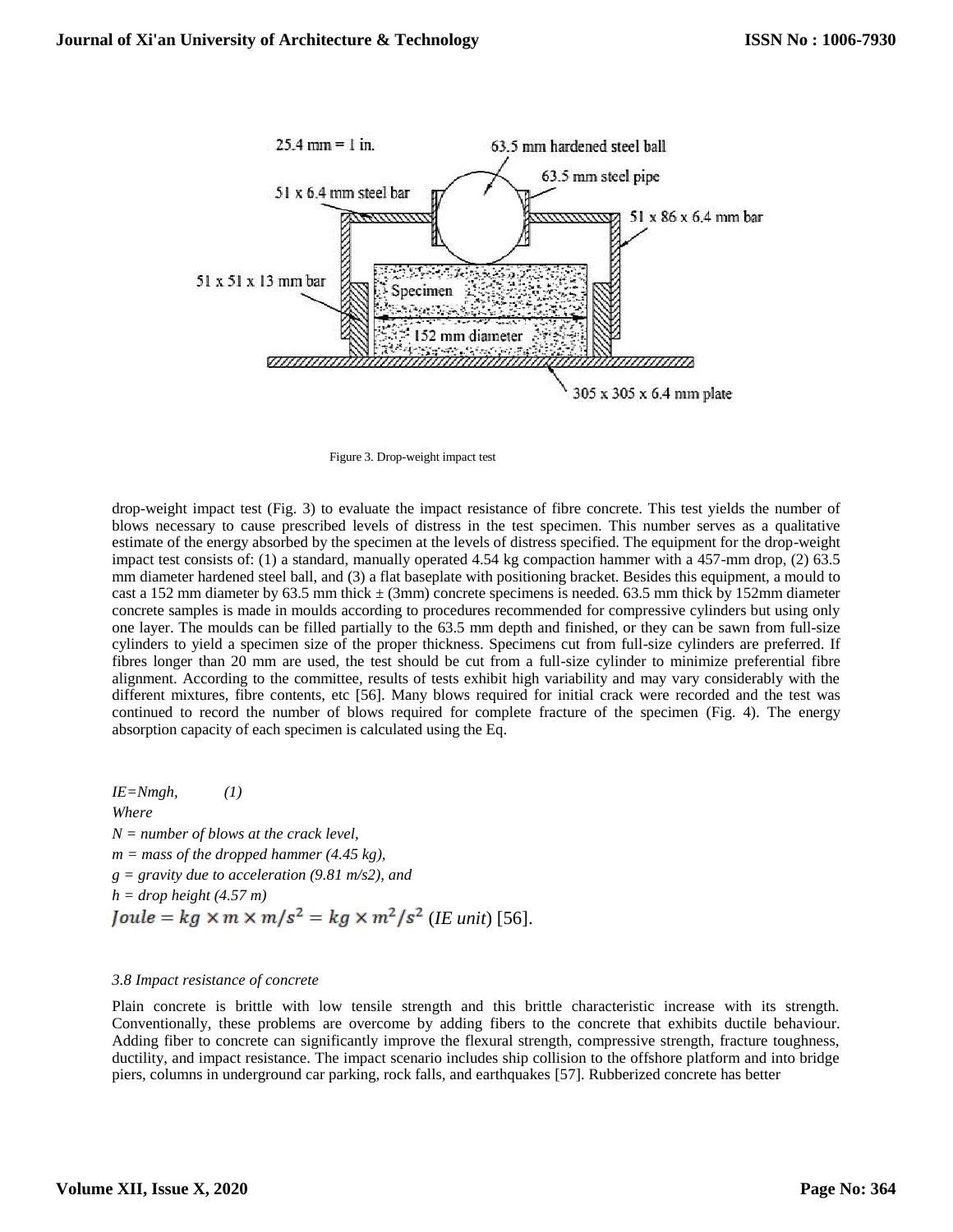

(c) Testing configuration, before filling the side perimeter with sand



(d) Final testing configuration with side perimeter sand bedding

Figure 4. Impact test [58]

performance under impact loading than under static loading [59]. Rubber aggregate could absorb sudden shock because of its nature, natural aggregates cannot achieve which because of their brittle nature. Under impact force, rubberized concrete shows better resistance to crack control, because it has better ductility than normal concrete [60]. Improved impact energy was observed in rubberized concrete for the higher content of rubber by up to 50% replacement of sand [61]. The replacement of sand in concrete by 10% - 50% of waste rubber could increase impact resistance by 1.55–3.52 times compared with normal concrete [62]. The rubberized concrete sleeper helps increase the resistance to crack formation under impact loads of up to 80–110% in comparison with normal concrete. The impact strength of the rubberized concrete sleeper is almost 1.5 times that of the pre-stressed concrete sleeper when the sand replacement level is at 15% [63]. The best performance of the railway concrete sleeper is achieved with a 5% waste rubber with silica fume [64].

## IV. CONCLUSIONS

Tire production is continuously increased in parallel with the economic development of the world, producing massive waste per year. Disposal and burning of waste tire have been proven as harmful for environmental safety and recycling of rubber is the most desirable alternative. The application of recycled waste tire rubber in concrete construction is an effective and sustainable process. Waste tire rubber can be utilized in concrete as a replacement of fine aggregates, coarse aggregates, and fibres. The current paper aims to review the previous studies of the influence of rubber aggregate on the mechanical properties: workability, unit weight, compressive resistance, tensile resistance, flexural resistance, impact resistance, energy absorption capacity. The general conclusions of this review are as follows: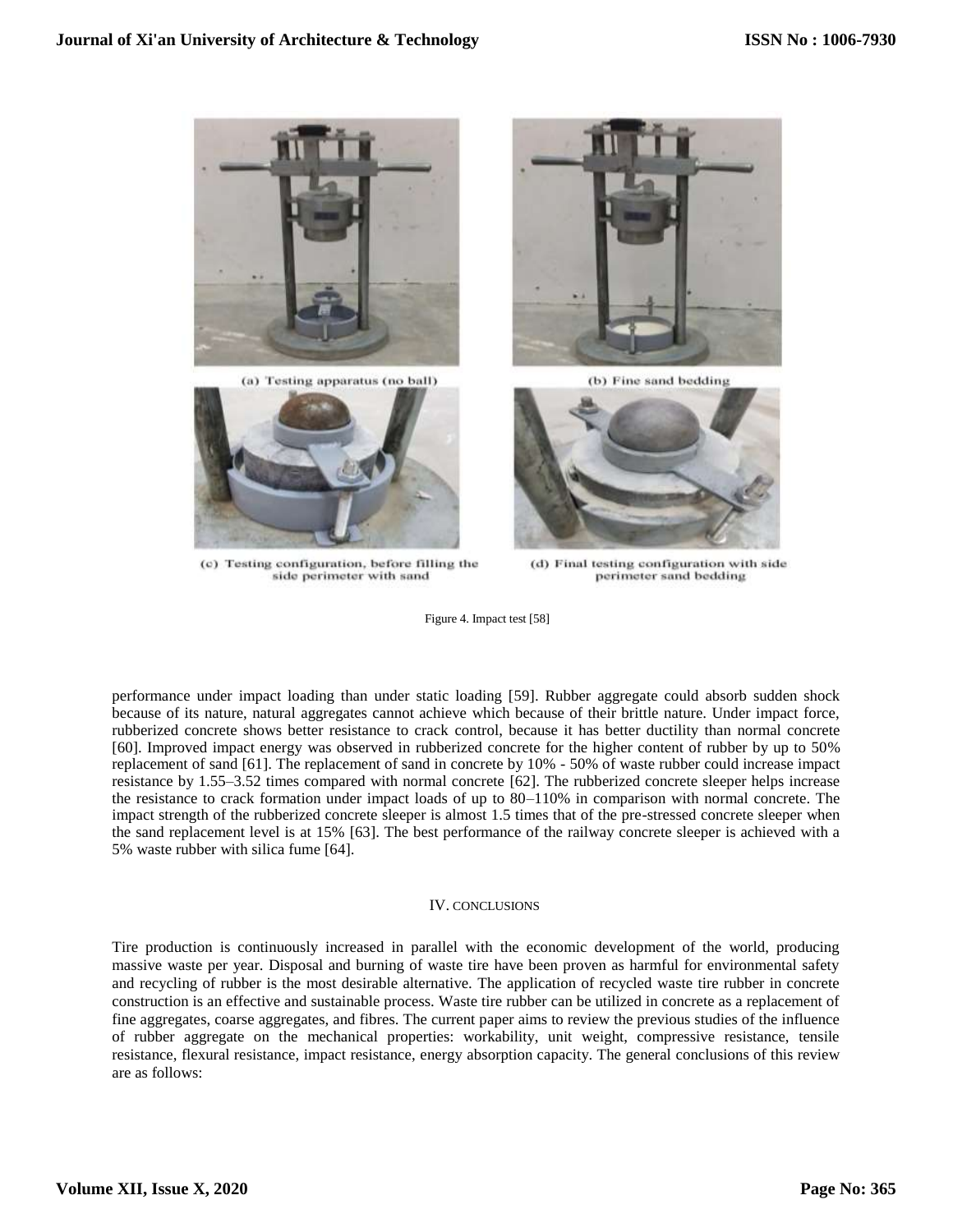- Waste rubber reduces concrete compressive strength, tensile strength, and flexural strength when the replacement of sand by waste rubber with different volume fractions. Compressive strength decreases with an increase in the amount of waste rubber in the mix. The addition of silica fume to plain concrete increases compressive strength. The addition of silica fume to rubberized concrete increases tensile strength and flexural strength compared with plain concrete. Accordingly, rubber content must be limited to a maximum of 15–25%, however, mechanical properties can be improved with higher cement content, lower w/b ratio.
- Increasing the amount of waste rubber in concrete leads to increase impact resistance, where rubber incorporation improves the ductility and energy absorption ability of concrete. The properties of the mix shift significantly toward those of rubber and away from those of concrete at 50–70% rubber replacement where this is when the properties of rubber control the mix. The energy dissipated by the rubberized concrete specimens at maximum load increases drastically as rubber increases. The total time of impact increase with an increase in rubber content in the mix. This increase in time shows the effectiveness of the kinetic energy dissipation of rubberized concrete. Specimens containing the rubber reduce impact severity, while maintaining much strength and resistance to fracture upon impact. The presence of waste rubber of small size in concrete increases the resistance of concrete to crack initiation under impact load. The addition of waste rubber achieves the improvement of impact properties (number of blows, impact energy, and cracking property) of normal concrete. Also, they showed it that specimens containing greater than 20% of rubber replacement reduce impact severity. Incorporating rubber content to concrete changes the failure pattern from brittle mode to ductility, where the number of cracks increases with an increase of waste rubber content, but their width and size decreased. They concluded that toughness is decreasing with the addition of crumb rubber, but adding silica fume increased it. The effect of silica fume addition on the compressive strength was more obvious from impact resistance. Utilization of these mix designs is recommended at highway applications, such as impact attenuators where energy dissipation and fracture is desired.

## REFERENCES

- [1] Zhu, H.; Rong, B.; Xie, R.; Yang, Z.: Experimental investigation on the floating of rubber particles of crumb rubber concrete. Constr. Build. Mater. 164, 644–654 (2018)
- [2] Aslani F, Ma G, Yim Wan DL, Muselin G, " Development of high-performance self-compacting concrete using waste recycled concrete aggregates and rubber granules," journal of Cleaner Production, 2018.
- [3] CSI, Cement Sustainability Initiative. (2015). Recycling Concrete report. http://www.wbcsdcement.org/index.php/key-issues/sustainabilitywith-concrete/concrete-recycl.
- [4] F. Liu, W. Zheng, L. Li, W. Feng, G. Ning, Mechanical and fatigue performance of rubber concrete, Constr. Build. Mater. 47 (5) (2013) 711–719.
- [5] G. Girskas, D. Nagrockiene˙ , Crushed rubber waste impact of concrete basic properties, Constr. Build. Mater. 140 (2017) 36–42..
- [6] Y. Hao, H. Hao, G.P. Jiang, Y. Zhou, Experimental confirmation of some factors influencing dynamic concrete compressive strengths in high-speed impact tests, Cem. Concr. Res. 52 (10) (2013) 63–70
- [7] L.J. Li, G.R. Tu, C. Lan, F. Liu, Mechanical characterization of waste-rubber modified recycled-aggregate concrete, J. Cleaner Prod. 124 (2016) 325–338..
- [8] Gerges NN, Issa CA, Fawaz SA, Rubber Concrete: Mechanical and Dynamical Properties, Case Studies in Construction Materials (2018).
- [9] V. Petr and T. G. Rozgonyi (2005), Rubberized concrete composition and method of making the same, US Patent Application, US 20050096412 A
- [10] Z. K. Khatib and F. M. Bayomy, "Rubberized Portland cement concrete," Journal of Materials in Civil Engineering, vol. 11, no. 3, pp. 206– 213, 1999.
- [11] F. Hernandez-Olivaresa, G. Barluenga, M. Bollati, and B. Witoszek (2002), "Static and dynamic behaviour of recycled tyre rubber-filled concrete", Cement and Concrete Research, vol. 32, 1587 – 1596
- [12] N. I. Fattuhi and L. A. Clark (1996), "Cement-based materials containing shredded scrap truck tyre rubber", Construction and Building Materials, vol. 10, no. 4, pp. 229–236
- [13] Ozbay, E., Lachemi, M., Sevim, U.K., 2011. Compressive strength, abrasion resistance and energy absorption capacity of rubberized concretes with and without slag. Mater. Struct. 44 (7), 1297–1307
- [14] Eldin, N., Senouci, A.B., 1993. Rubber tire particles as concrete aggregate. J. Mater. Civil Eng. ASCE 5, 478–496.
- [15] Kishi, N., Konno, H., Ikeda, K., Matsuoka, K.G., 2002. Prototype impact tests on ultimate impact resistance of PC rock sheds. Int. J. Impact Eng. 27 (9), 969–985.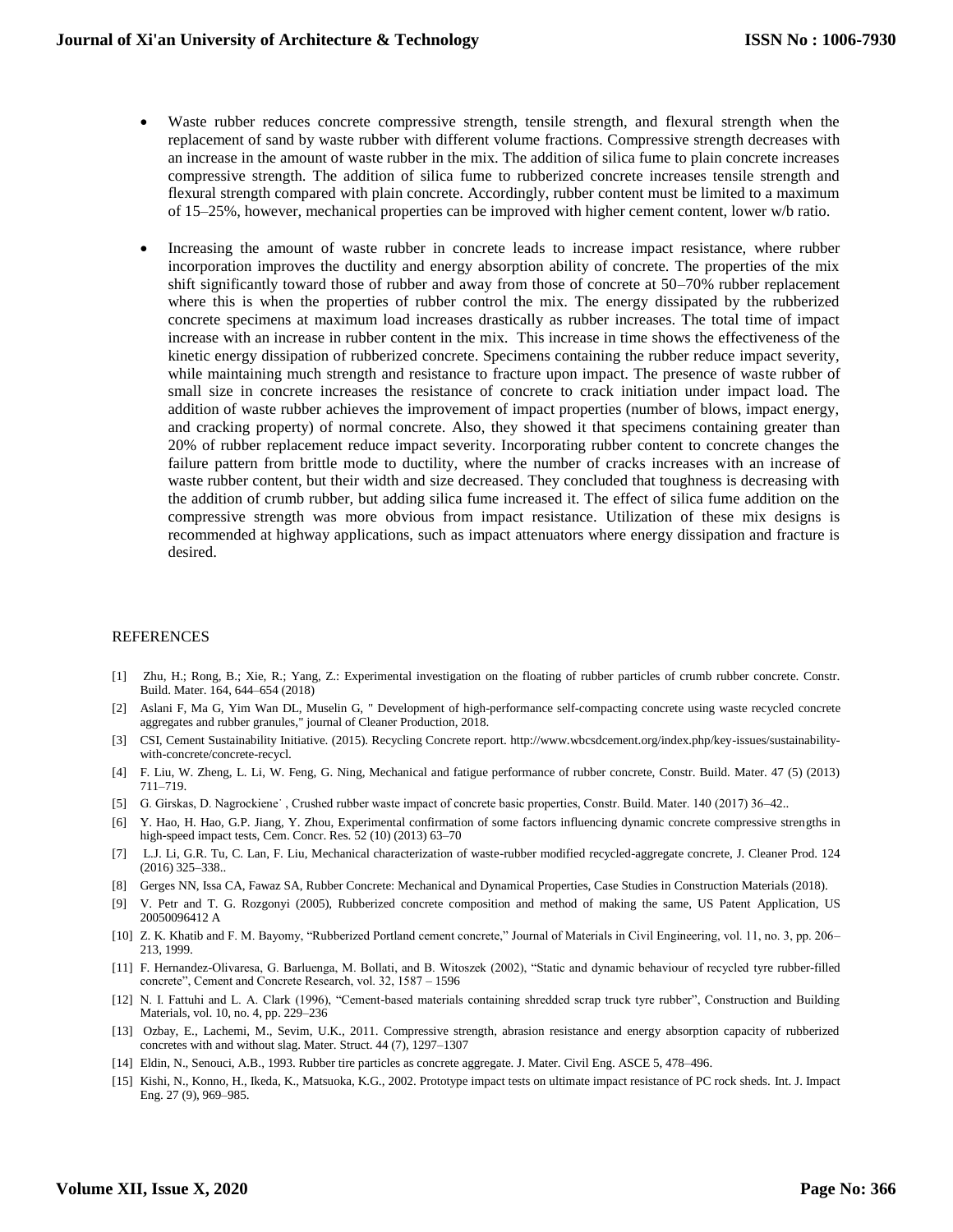# **Journal of Xi'an University of Architecture & Technology**

- [16] ACI Committee 544. ACI 544.2R-89, 1996. Measurement of properties of fibre reinforced concrete. In: ACI Manual of Concrete Practice, Part 5: Masonry, Precast Concrete and Special Processes. American Concrete Institute.
- [17] Li L, Ruan S, Zeng L. Mechanical properties and constitutive equations of concrete containing a low volume of tire rubber particles. Constr Build Mater 2014;70:291–308.
- [18] Karger-Kocsis J, Mészáros L, Bárány T. Ground tyre rubber (GTR) in thermoplastics, thermosets, and rubbers. J Mater Sci 2013;48:1–38.
- [19] A.A. Gheni, M.A. ElGawady, J.J. Myers, Mechanical characterization of concrete masonry units manufactured with crumb rubber aggregate, ACI Mater. J. 114 (2017) 65–76.
- [20] Holmes N, Browne A, Montague C. Acoustic properties of concrete panels with crumb rubber as a fine aggregate replacement. Constr Build Mater 2014;73:195–204.
- [21] M. Bravo, J. de Brito, Concrete made with used tyre aggregate: durabilityrelated performance, J. Clean. Prod. 25 (2012) 42–50,
- [22] F. Aslani, G. Ma, D.L. Yim Wan, V.X. Tran Le, Experimental investigation into rubber granules and their effects on the fresh and hardened properties of selfcompacting concrete, J. Clean. Prod. 172 (2018) 1835–1847.
- [23] F. Aslani, G. Ma, D.L. Yim Wan, V.X. Tran Le, Experimental investigation into rubber granules and their effects on the fresh and hardened properties of selfcompacting concrete, J. Clean. Prod. 172 (2018) 1835–1847.
- [24] Michelle Danko, Edgar Cano and Jose Pena, Use of Recycled Tires as Partial replacement of Coarse Aggregate in the Production of Concrete, Purdue University Calumet, 2006.
- [25] Ling T.C. and Hasanan M.N., Properties of Crumb Rubber Concrete Paving Blocks with and without Facing Layer, Kuala lumpur, 2006.
- [26] Pacheco-Torgal F, Ding Yining, Jalali Said. Properties and durability of concrete containing polymeric wastes (tire rubber and polyethylene terephthalate bottles): an overview. Constr Build Mater 2012;30:714–24.
- [27] Su H, Yang J, Ling TC, Ghataora GS, Dirar S. Properties of concrete prepared with waste tyre rubber particles of uniform and varying sizes. J Clean Prod 2015;91:288–96.
- [28] A.P.C. Duarte, B.A. Silva, N. Silvestre, J. de Brito, E. Júlio, J.M. Castro, Tests and design of short steel tubes filled with rubberised concrete, Eng. Struct. 112 (2016) 274–286.
- [29] K.B. Najim, M.R. Hall, Mechanical and dynamic properties of self-compacting crumb rubber modified concrete, Constr. Build. Mater. 27 (2012) 521–530.
- [30] E. Ganjian, M. Khorami, A.A. Maghsoudi, Scrap-tyre-rubber replacement for aggregate and filler in concrete, Constr. Build. Mater. 23 (2009) 1828–1836.
- [31] F. Aslani, Mechanical properties of waste tire rubber concrete, J. Mater. Civ. Eng. 28 (2016) 04015152.
- [32] L.-J. Hunag, H.-Y. Wang, and Y.-W. Wu, "Properties of the mechanical in controlled low-strength rubber lightweight aggregate concrete (CLSRLC)," Construction and Building Materials, vol. 112, pp. 1054-1058, 2016.
- [33] L. He, Y. Ma, Q. Liu, and Y. Mu, "Surface modification of crumb rubber and its influence on the mechanical properties of rubber-cement concrete," Construction and Building Materials, vol. 120, pp. 403-407, 2016.
- [34] S. Guo, Q. Dai, R. Si, X. Sun, and C. Lu, "Evaluation of properties and performance of rubber-modified concrete for recycling of waste scrap tire," Journal of Cleaner Production, vol. 148, pp. 681-689, 2017.
- [35] G. Girskas and D. Nagrockienė, "Crushed rubber waste impact of concrete basic properties," Construction and Building Materials, vol. 140, pp. 36-42, 2017.
- [36] A. S. Mendis, S. Al-Deen, and M. Ashraf, "Behaviour of similar strength crumbed rubber concrete (CRC) mixes with different mix proportions," Construction and Building Materials, vol. 137, pp. 354-366, 2017.
- [37] O. Rezaifar, M. Hasanzadeh, and M. Gholhaki, "Concrete made with hybrid blends of crumb rubber and metakaolin: Optimization using Response Surface Method," Construction and Building Materials, vol. 123, pp. 59-68, 2016.
- [38] P. Asutkar, S. Shinde, and R. Patel, "Study on the behaviour of rubber aggregates concrete beams using analytical approach," Engineering Science and Technology, an International Journal, vol. 20, pp. 151-159, 2017.
- [39] N. N. Hilal, "Hardened properties of self-compacting concrete with different crumb rubber size and content," International Journal of Sustainable Built Environment, 2017.
- [40] N. F. Medina, D. Flores-Medina, and F. Hernández-Olivares, "Influence of fibers partially coated with rubber from tire recycling as aggregate on the acoustical properties of rubberized concrete," Construction and Building Materials, vol. 129, pp. 25-36, 2016.
- [41] S. Raffoul, R. Garcia, K. Pilakoutas, M. Guadagnini, and N. F. Medina, "Optimisation of rubberised concrete with high rubber content: An experimental investigation," Construction and Building Materials, vol. 124, pp. 391-404, 2016.
- [42] O. Youssf, J. E. Mills, and R. Hassanli, "Assessment of the mechanical performance of crumb rubber concrete," Construction and Building Materials, vol. 125, pp. 175-183, 2016.
- [43] Michelle Danko, Edgar Cano and Jose Pena, Use of Recycled Tires as Partial replacement of Coarse Aggregate in the Production of Concrete, Purdue University Calumet, 2006.
- [44] Kaloush K.E, George B. W. and Han Z., Properties of Crumb Rubber Concrete, Arizona: Arizona State University, 2004.
- [45] Kumaran S.G., Nurdin M. and Lakshmipathy M., A Review on Construction Technologies that Enable Environmental Protection: Rubberized Concrete, USA, Science Publications, 2008.
- [46] A. Sofi, Effect of waste tyre rubber on mechanical and durability properties of concrete A review, Ain Shams Eng. J. (2017) 1–10.
- [47] E. Ganjian, M. Khorami, A.A. Maghsoudi, Scrap-tyre-rubber replacement for aggregate and filler in concrete, Constr. Build. Mater. 23 (2009) 1828–1836.
- [48] Kaloush K.E, George B. W. and Han Z.,Properties of Crumb Rubber Concrete, Arizona:Arizona State University, 2004.
- [49] Ganjian E, Khorami M, Maghsoudi AA. Scrap-tyre-rubber replacement for aggregate and filler in concrete. Constr Build Mater 2009;23:1828–36.
- [50] Aiello MA, Leuzzi F. Waste tyre rubberized concrete: Properties at fresh and hardened state. Waste Manag 2010;30:1696–704.